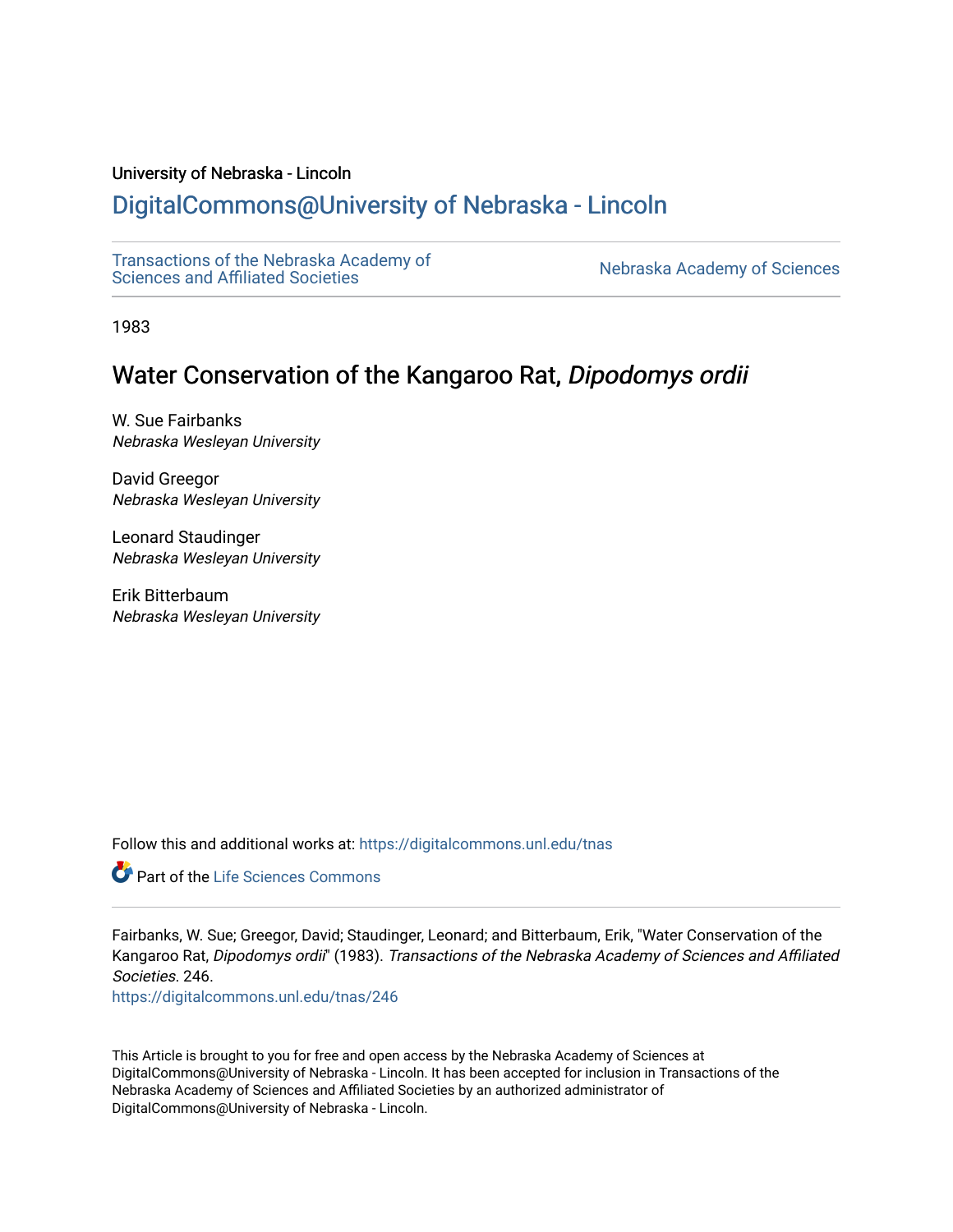# WATER CONSERVATION OF THE KANGAROO RAT,

# *DIPODOMYS ORDII*

W. Sue Fairbanks,\* David Greegor, Leonard Staudinger, and Erik Bitterbaum

> Department of Biology Nebraska Wesleyan University Lincoln, Nebraska 68504

Kangaroo rats *(Dipodomys* spp.) have long been known for their water-conserving abilities. *Dipodomys ordii* is the most widely distributed kangaroo rat in the United States and its range extends through many climates. Five *D. ordii* from the Nebraska Sand Hills were used in this experiment. The results of this study indicate that *Dipodomys*  ordii is not independent of free water, but does have a urine concentrating ability comparable to *D. merriami*, a desert-dwelling species. The individuals showed variability in their response to water deprivation:

## t t t

## INTRODUCTION

This study was designed to compare water conservation of *Dipodomys ordii* from the Nebraska Sand Hills (average annual precipitation 53 cm/yr) to water conservation of  $D$ . *merriami* and *D. agilis* as reported by Carpenter (1966). Heteromyid rodents have been studied for their adaptations to arid climates, much of the work being done with *Dipodomys merriami,* a kangaroo rat inhabiting the Mohave Desert (Schmidt-Nielsen et aI., 1948; Schmidt-Nielsen, 1964; Carpenter, 1966; Bradley and Mauer, 1971; Grubbs, 1980). Carpenter (1966) demonstrated a difference in water-conserving abilities of *D. agilis* and *D. merriami.* He attributed this difference to the relatively mesic environment of *D. agilis: 23*  cm/yr average precipitation in the Tehachapi Mountains of California compared to 11 cm/yr in the Mohave Desert for D. *merriami.* 

*D. ordii columbianus* drinks free water if it is available

-------

and the amount consumed varies greatly between individuals but is very consistent within individuals (Howell and Gersh, 1935). One individual drank 8.0 ml of water consistently while another individual drank only 2.0 to 2.5 ml (Richter, as cited by Howell and Gersh, 1935).

Grubbs (1980) concluded that the laboratory environment in which experiments on osmolarity of urine were conducted did not bias the results. He compared osmolarity of urine from *D. merriami* in the field to those in the laboratory, but found no significant difference.

#### MATERIALS AND METHODS

## Animals

The study was conducted from January through March 1981. Five kangaroo rats *(Dipodomys ordii)* were caught in Nebraska National Forest near Halsey, Nebraska, in October 1980. The animals were caught at night with insect nets on the sand roads of the park. The kangaroo rats were kept in individual plastic cages with wire-grated tops. The cages were filled with 10 to 13 cm of sand and fitted with water bottles with L-shaped drinking tubes. During the entire experiment, the animals were given commercial gerbil mixtures of seeds and pellets *ad libitum.* The water content of the commercial gerbil mix was determined by drying a known weight of the food to constant weight in a drying oven. The water content was taken as the percentage of weight lost by drying. The food used in this study had a water content of 8%.

The relative humidity, measured with a Taylor sling psychrometer, of the room in which the animals were kept was 51%.

 $\sim$   $\sim$ 

<sup>&#</sup>x27;Present address: Department of Wildlife Biology, Colorado State University, Fort Collins, Colorado 80523.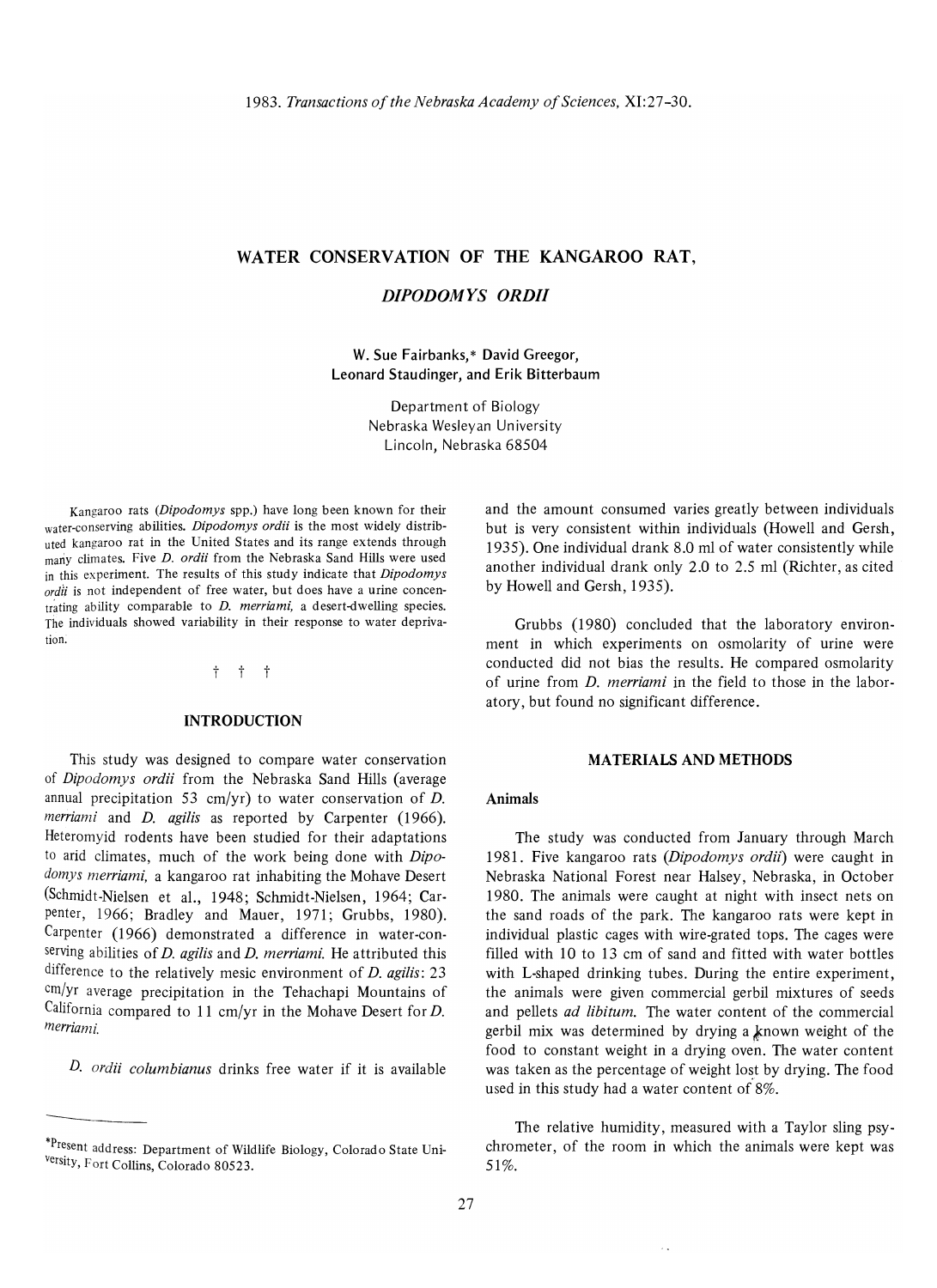#### 28 W. S. Fairbanks, D. Greegor, L. Staudinger, and E. Bitterbaum

## Water Balance

The first experiment was to determine whether a positive or negative water balance exists when kangaroo rats are deprived of water. They were given water *ad libitum* for 3 wk while adjusting to the new diet and living conditions. Each rat was weighed daily to the nearest 0.1 g. The initial weight was taken to be the weight on the last day of *ad libitum* water. At the end of the stabilization period, all water was taken away from the five test animals for 13 days. During this period, they were fed *ad libitum* and weighed daily to 0.1 g. Weight was calculated as a percentage of initial weight each day of water deprivation. Following 13 days of water deprivation, the kangaroo rats were rehydrated for 1 mo.

### Urine Osmolarity

Urine was collected from two rats on *ad libitum* food and water. Two of the kangaroo rats were put in metal cages with a wire-mesh floor. The cages were fitted with a tray that slid underneath the cage. This tray was filled with a layer of mineral oil to prevent evaporation of the sample before osmolarity tests could be run. The kangaroo rats were left in these cages for 24 hr. While in the cages, they were provided with a small amount of food, but no water. A Precision Osmette osmometer was used to determine the concentration of the urine sample. Because of the small size of the samples, 20  $\mu$  1, they were diluted to 2:1 with distilled water before being tested in the osmometer which uses a freezing point depression method. Three trials were averaged for each sample tested. The kangaroo rats were then put back in their original cages and deprived of water for 9 days. The 9th day, the same two kangaroo rats spent 24 hr in the metal cages. However, only one yielded a sample that could be tested. All kangaroo rats were given *ad libitum* water again.

# RESULTS

As seen in Figure 1, the kangaroo rats immediately began to lose weight when deprived of water. For the first 3 days the average weight loss was about 3% of the initial body weight. On days 4 and 5, the average was constant. Beginning on day 6, there was a  $1\%$  weight loss per day until water was returned to them on day 13.

It was noted that, although the kangaroo rats normally were easily handled, they became increasingly hyperactive. The two kangaroo rats that had lost the largest percentage of their weight became frantic in trying to escape while being transferred from their cages to the weighing cage.

On day 13, three of the kangaroo rats were given water. The two that had lost the least amount of weight were put



FIGURE 1. Average weight changes in five kangaroo rats *(Dipodomys ordii)* during water deprivation. Vertical lines' indicate range of individual weight changes.

into metal cages in an attempt to obtain urine samples for osmolarity tests. After 24 hr, there was a drop of urine in the mineral oil from one kangaroo rat, but it was completely crystalline. The other yielded no sample, and both animals were returned to their original cages with water.

After a 4-wk period of rehydration, the two animals tha, had lost the least percentage of body weight in the previous part of the experiment were again put into the metal cages' for 24 hr. Both produced urine samples large enough to be tested in the osmometer. The average concentration was approximately 550 mOsmols/1. The two kangaroo rats were put back in their original cages and deprived of water for an additional 9 days. On the 9th day, the animals were again put in the mesh-floor cages to obtain urine samples. Only one of the kangaroo rats produced a sample, the concentration of which was 4290 mOsmols/l.

#### DISCUSSION

#### Water Balance

In this study, the kangaroo rats, *Dipodomys ordii*, were unable to maintain a positive water balance when deprived) of water.

As shown in Figure 1, the range of the individual weights was small in the beginning, but increased by the end of the experiment. This reflects the variability among individuals in their response to water deprivation. Howell and Gersh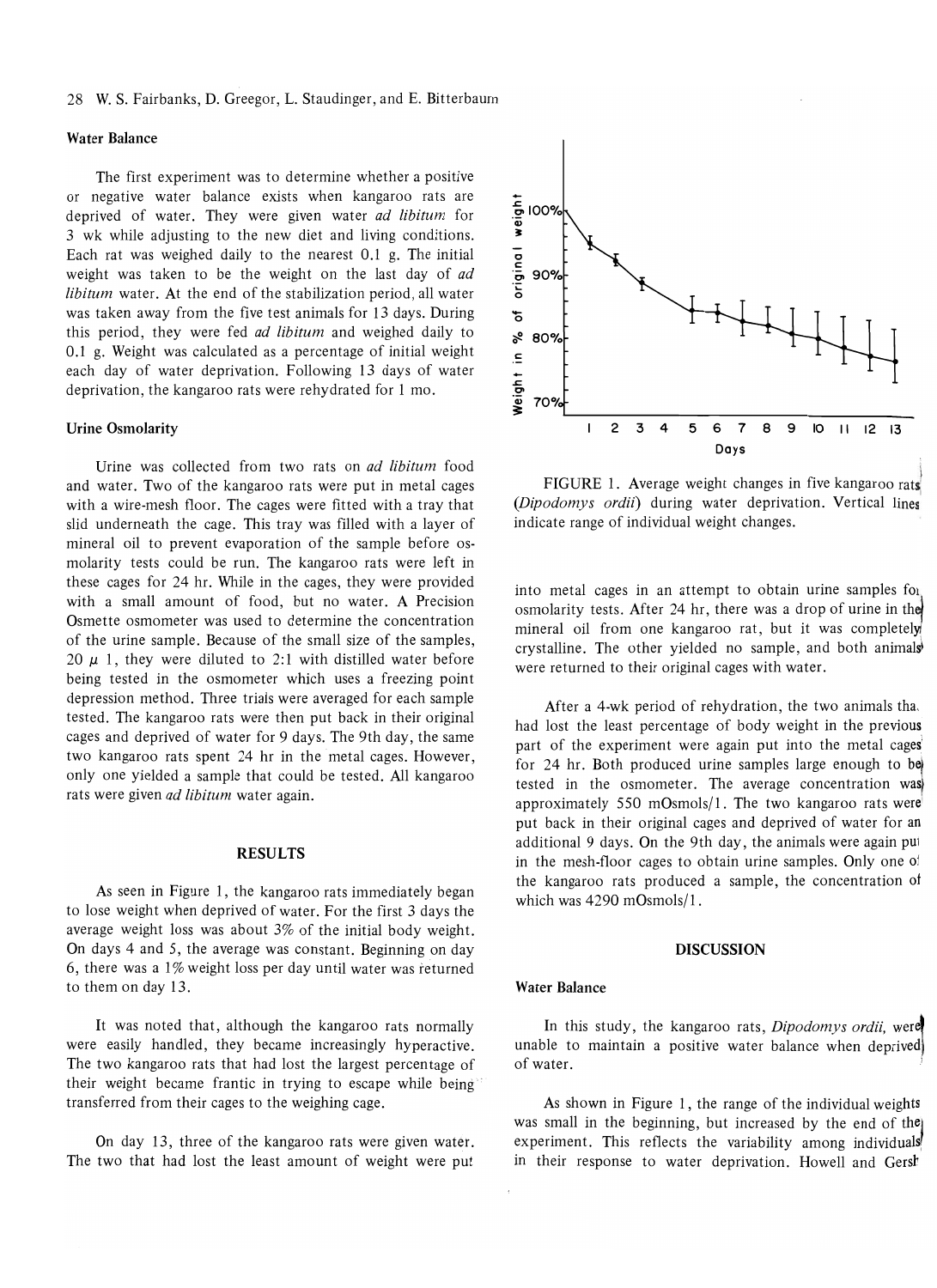(1935) found that the amount of free water consumed by D. *art/II columbianus* varied greatly between individuals, but that each individual was very consistent in the amount of water it drank, an indication of individual genetic variability.

Carpenter (1966) reported *D. merriami* to be completely independent of free water whereas *D. agilis* had a water requirement. He attributed this to the more mesic conditions encountered by *D. agilis. D. ordii,* inhabiting the Nebraska Sand Hills, would also be thought to have a water requirement. The results of this study indicate that *D. ordii* is not independent of free water.

Schmidt-Nielsen and Schmidt-Nielsen (1951) demonstrated the importance of humidity in the water balance of kangaroo rats on a dry grain diet. They found that *D. merriami*  was able to maintain a positive water balance in relative humidities above 10%. In the present study, *D. ordii* was unable to maintain a positive water balance at about  $51\%$  relative humidity.

Schmidt-Nielsen and Schmidt-Nielsen (1950) gave evidence that the humidity in the burrows of *D. merriami* was significantly higher than the critical point needed to maintain water balance. In the present study, *D. ordii* attempted to "build" burrows in the sand. During the last period of water deprivation, one of the animals was able to form an enclosure about  $\frac{1}{4}$  the size of its cage. This room was completely enclosed with no entrance. The kangaroo rat stayed inside this room for several days. When water was returned to the animal, a small hole was made in the wall of the enclosure which the kangaroo rat immediately filled. When the enclosure was disturbed again, the animal repeated this behavior. Sealing the



FIGURE 2. Average monthly precipitation at the Nebraska National Forest, Halsey, Nebraska, averaged over the years 1941-1970. *(From* Climatological data, Nebraska annual summary. 1980. National Oceanic and Atmospheric Administration, Asheville, North Carolina. Vol. 85, No. 13.)

TABLE I. Water conservation data on three species of *Dipodomys.* 

| <b>Species</b> | Location                                      | Average annual<br>precipitation | Water<br>requirement | Urine osmolarity<br>(mOsmols/1) | Source                          |
|----------------|-----------------------------------------------|---------------------------------|----------------------|---------------------------------|---------------------------------|
| D. merriami    | Mohave Desert                                 | $11 \text{ cm}/\text{yr}$       | no                   | 4,000                           | $\kappa$ Carpenter (1966)       |
| D. merriami    | Mohave Desert                                 | $11 \text{ cm}/\text{yr}$       | no                   | est. 5,500                      | Schmidt-Nielsen (1964)          |
| $D.$ agilis    | Tehachapi Mountains<br>(Southwest California) | $23$ cm/yr                      | yes                  | 3,200                           | Carpenter (1966)<br>$\bullet^+$ |
| D. ordii       | Nebraska Sand Hills                           | $53$ cm/yr                      | yes                  | 4,300                           | Present study                   |